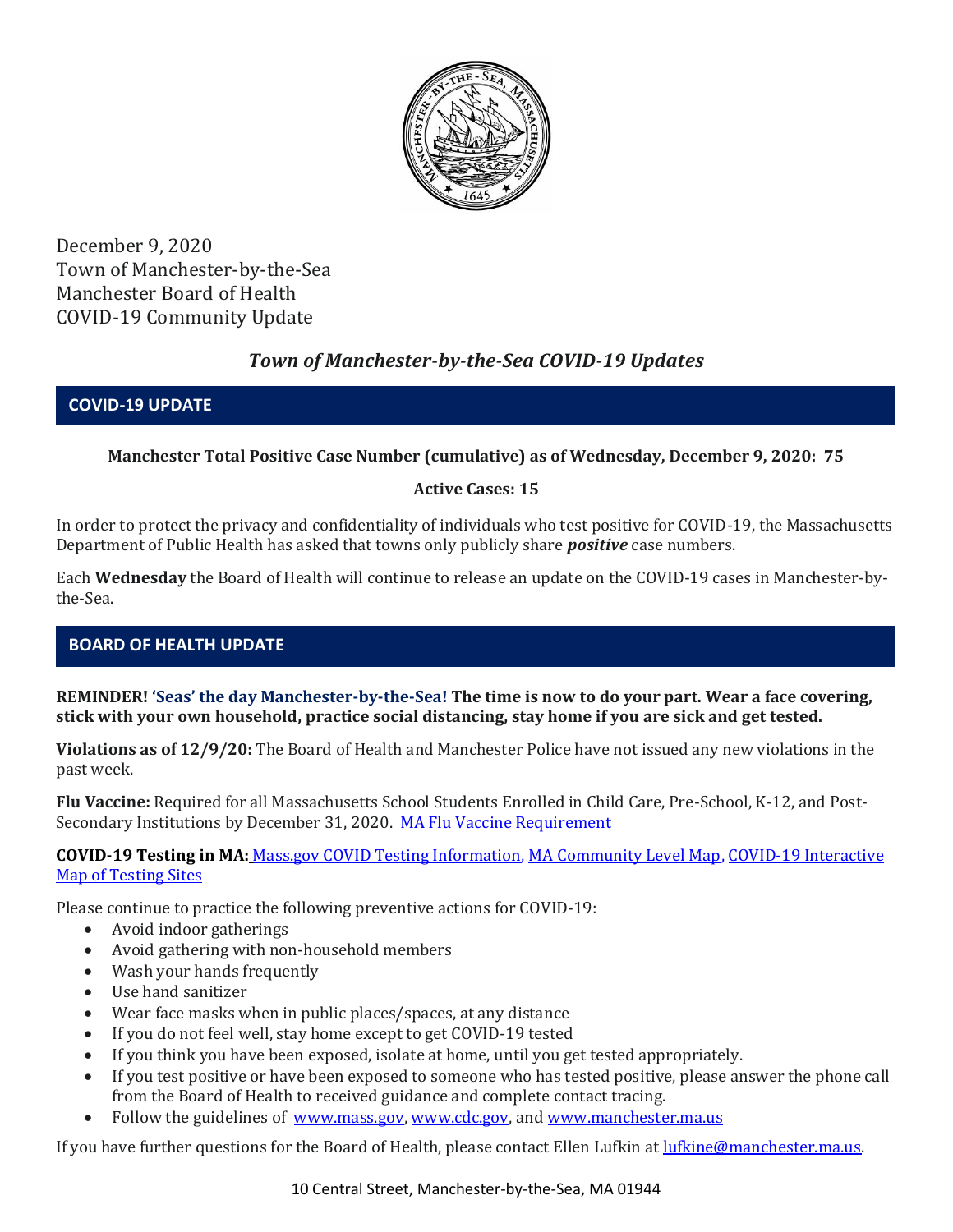

#### **MANCHESTER-BY-THE-SEA COMMUNITY UPDATES**

- *NEW!* **Manchester Offers Free COVID-19 Testing for Residents:** On Tuesday, December 15 and Saturday, December 19 the Town will be offering free PCR COVID-19 testing to residents. Please read the following information carefully before attending[: Manchester COVID-19 Testing Information](http://manchester.ma.us/DocumentCenter/View/3554/December-8-2020-Manchester-Testing-Site) Save time in line by printing out the following form, filling it in and bringing it with you. [Manchester COVID-19 Testing Form](http://manchester.ma.us/DocumentCenter/View/3559/Manchester-COVID-test-form---December-2020)
- *NEW!* **MA Quarantine Instructions:** The state has updated the quarantine guidelines. If you have been instructed to quarantine please adhere to the following rules[: Quarantine Instructions](http://manchester.ma.us/DocumentCenter/View/3558/14-10-7-day-COVID19_Quarantine-information-1272020)
- *NEW!* **MA Rolls Back to Phase 3 Step 1:** The new restrictions take effect on December 13. Please read the following guidance: [MA Phase 3 Step 1](https://www.mass.gov/news/baker-polito-administration-announces-statewide-rollback-to-phase-three-step-one-additional)
- *NEW!* **40B Public Meeting:** The next 40B Meeting will be held on Thursday, December 17at 6:30 p.m. to discuss the proposed 40B project. Meeting details, agenda, project application, past recordings and more can be foun[d here.](http://manchester.ma.us/729/40B)
- *NEW!* **Kids Holiday Scavenger Hunt:** Join the Manchester Community Center and Parks & Rec. for this fun scavenger hunt throughout downtown Manchester on Saturday, December 12 from 12 p.m. - 2 p.m. Drive through the Manchester Community Center to pick up your materials first. Please wear a face covering and hunt with your own household. [Holiday Scavenger Hunt](https://www.manchester.ma.us/DocumentCenter/View/3535/MCC-MPR-Scavenger-Hunt-Flyer-2020)
- *NEW!* Library Luminaria Event: Join the Manchester Public Library and the 375<sup>th</sup> Committee on December 12 from 2 p.m. – 8 p.m. for a special luminaria event. Take a stroll by the Library and Town Hall to view walkways decorated with 375 luminarias to celebrate the start of the holiday season and to honor Manchester-by-the-Sea's 375th anniversary!
- *NEW!* **Town Hall is Closed to the Public:** Town Hall will be closed to the public until further notice. Staff will be available during normal operating hours via appointment, phone or email.
- Holidays by the Sea: [Holidays by the Sea Calendar](https://www.manchester.ma.us/DocumentCenter/View/3534/Holidays-by-the-Sea-2020)
- Allen's Pharmacy Announced COVID-19 Testing Site: Allen's Pharmacy has notified the Town that they are opening a COVID-19 PCR testing site operated by Veritas. Appointments are required and can be scheduled [here.](https://schedule.veritasgenetics.com/) Information on Veritas PCR Testing can be found [here.](https://www.veritasgenetics.com/covid-molecular/)
- Stay at Home Advisory for MA: All residents are being asked to stay at home between the hours of 10 p.m. and 5 a.m. (effective 11/6/20) [MA Stay at Home Advisory](https://www.mass.gov/news/stay-at-home-advisory)
- Face Covering Order for MA: All persons over the age of 5 are required to wear a face covering in all public spaces, indoor and outdoor, regardless of distance. (effective 11/6/20) [Face Covering Order](http://manchester.ma.us/DocumentCenter/View/3499/Revised-Face-Coverings-Order-No-55-1?fbclid=IwAR1a7l39TKetEAZ_mA8K6saG2GZ1dRBKA9-xuJJ3tDlAVUGCp7YatZmCKEo)
- Early Closing Order for MA: Businesses, services and activities must close by 9:30 p.m. and not reopen before 5 a.m. (11/6/20) [Early Closing Order](http://manchester.ma.us/DocumentCenter/View/3497/Early-Closing-and-Alcohol-Order-No-53-1?fbclid=IwAR0HIJzh646XAhpCz_miIpRMdh-nd_BhPpuljf5k-rkQey8DCI-dVFIfMlk)
- MA Carpooling Guidance: To ensure passenger safety from COVID-19 please take the following precautions when traveling by car: Limit the number of occupants, all occupants should wear a face covering, open vehicle windows, clean touch points frequently.